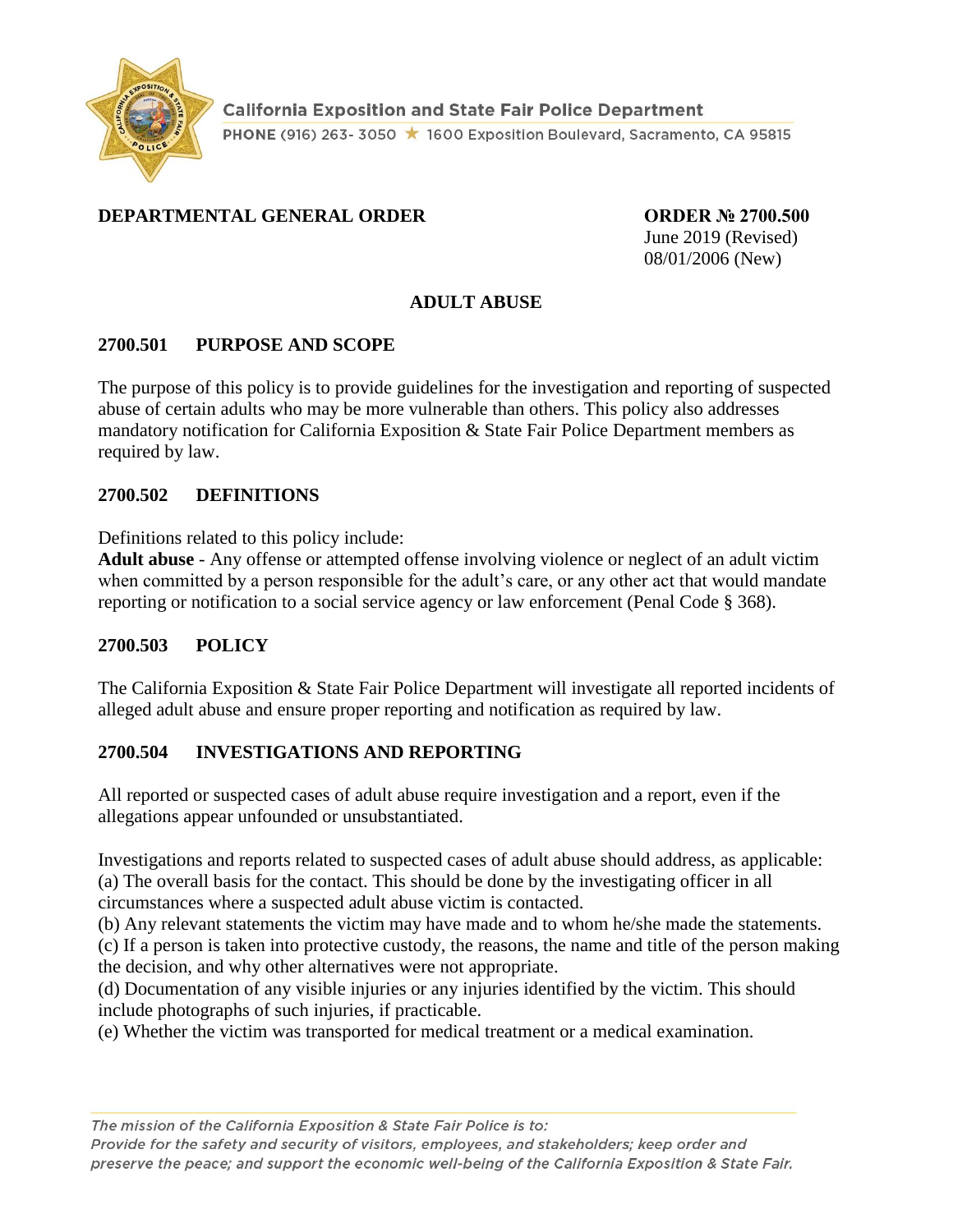(f) Whether the victim identified a household member as the alleged perpetrator, and a list of the names of any other potential victims or witnesses who may reside in the residence.

(g) Identification of any prior related reports or allegations of abuse, including other jurisdictions, as reasonably known.

(h) Previous addresses of the victim and suspect.

(i) Other potential witnesses who have not yet been interviewed, such as relatives or others close to the victim's environment.

(j) Results of investigations shall be provided to those agencies (Adult Protective Services (APS), long-term ombudsman) that referred or reported the adult abuse (Welfare and Institutions Code § 15640(f)).

(k) Whether a death involved the End of Life Option Act:

1. Whether or not assistance was provided to the person beyond that allowed by law (Health and Safety Code § 443.14).

2. Whether an individual knowingly altered or forged a request for an aid-in dying drug to end a person's life without his/her authorization, or concealed or destroyed a withdrawal or rescission of a request for an aid-in-dying drug (Health and Safety Code § 443.17).

3. Whether coercion or undue influence was exerted on the person to request or ingest an aid-indying drug or to destroy a withdrawal or rescission of a request for such medication (Health and Safety Code § 443.17).

4. Whether an aid-in-dying drug was administered to a person without his/her knowledge or consent (Health and Safety Code § 443.17).

Any unexplained death of an adult who was in the care of a guardian or caretaker should be considered as potential adult abuse and investigated similarly.

# **2700.505 QUALIFIED INVESTIGATORS**

Qualified investigators should be available to investigate cases of adult abuse. These investigators should:

(a) Conduct interviews in appropriate interview facilities.

(b) Be familiar with forensic interview techniques specific to adult abuse investigations.

(c) Present all cases of alleged adult abuse to the prosecutor for review.

(d) Coordinate with other enforcement agencies, social service agencies and facility administrators as needed.

(e) Provide referrals to therapy services, victim advocates, guardians and support for the victim and family as appropriate.

(f) Participate in or coordinate with multidisciplinary investigative teams as applicable (Welfare and Institutions Code § 15610.55).

# **2700.506 MANDATORY NOTIFICATION**

Members of the California Exposition & State Fair Police Department shall notify the local office of the California Department of Social Services (CDSS) APS agency when they reasonably suspect, have observed, or have knowledge of an incident that reasonably appears to be abuse of an elder (age 65 or older) or dependent adult, or are told by an elder or dependent adult that he/she has experienced abuse (Welfare and Institutions Code § 15630(b)).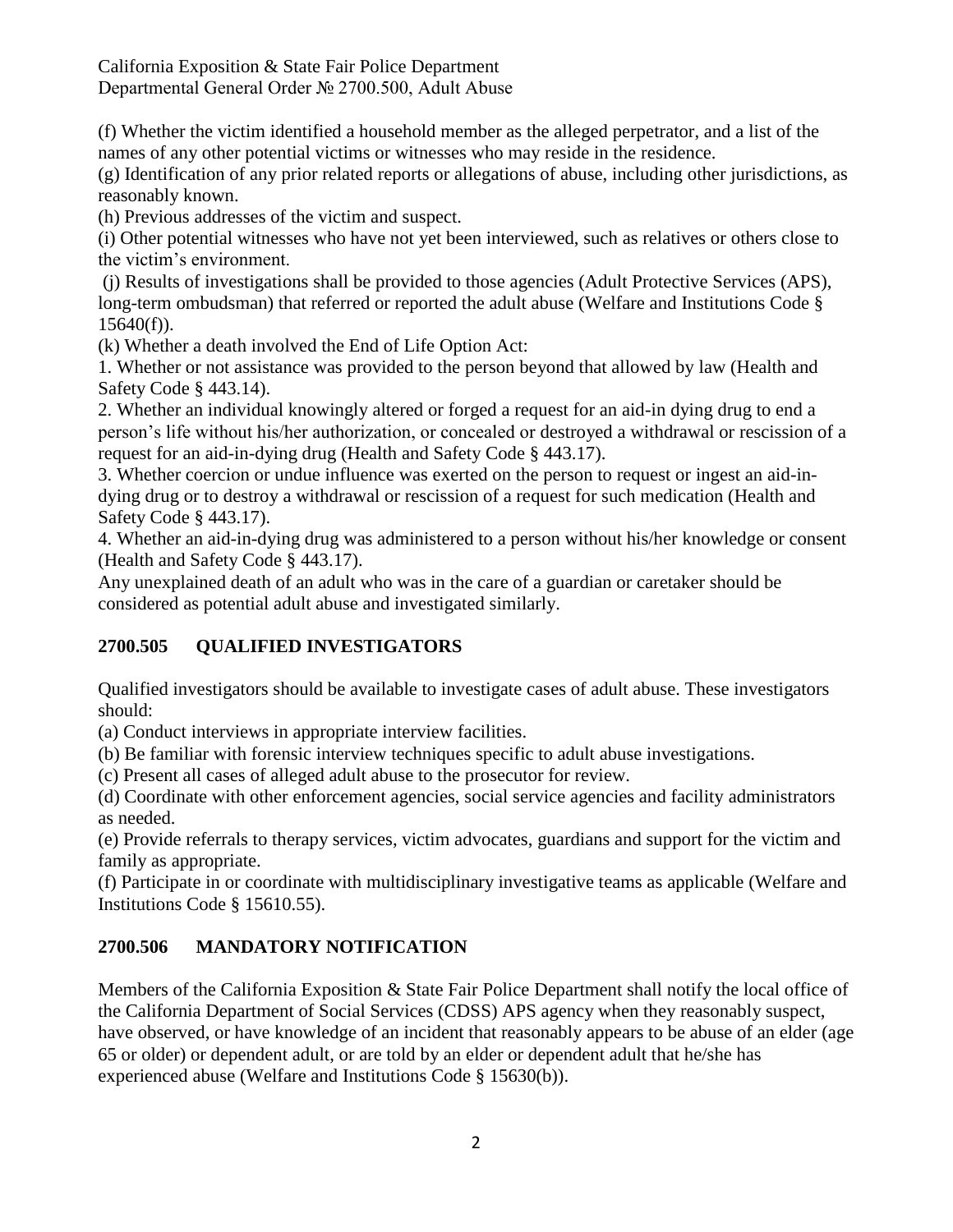Notification shall be made by telephone as soon as practicable and a written report shall be provided within two working days as provided in Welfare and Institutions Code § 15630(b)(c)).

A dependent adult is an individual, regardless of whether the individual lives independently, between 18 and 64 years of age who has physical or mental limitations that restrict his/her ability to carry out normal activities or to protect his/her rights, including but not limited to persons who have physical or developmental disabilities or whose physical or mental abilities have diminished because of age. This also includes those admitted as inpatients to a 24-hour health facility, as defined in state law (Welfare and Institutions Code § 15610.23).

For purposes of notification, abuse is physical abuse, abandonment, abduction, isolation, financial abuse, or neglect. Physical abuse includes any assault or sex crime (Welfare and Institutions Code § 15610.63). Financial abuse includes taking personal or real property by undue influence or intent to defraud (Welfare and Institutions Code § 15610.30).

Notification is not required for a person who was merely present when a person self-administered a prescribed aid-in-dying drug or a person prepared an aid-in-dying drug so long as the person did not assist the individual in ingesting the aid-in-dying drug (Health and Safety Code § 443.14; Health and Safety Code § 443.18).

## **2700.507 NOTIFICATION PROCEDURE**

Notification should include the following information, if known (Welfare and Institutions Code § 15630(e)):

(a) The name of the person making the report.

(b) The name and age of the elder or dependent adult.

(c) The present location of the elder or dependent adult.

(d) The names and addresses of family members or any other adult responsible for the care of the elder or dependent adult.

(e) The nature and extent of the condition of the elder or dependent adult.

(f) The date of incident.

(g) Any other information, including information that led the person to suspect elder or dependent adult abuse.

## **2700.508 PROTECTIVE CUSTODY**

Before taking an adult abuse victim into protective custody when facts indicate the adult may not be able to care for him/herself, the officer should make reasonable attempts to contact APS. Generally, removal of an adult abuse victim from his/her family, guardian or other responsible adult should be left to the welfare authorities when they are present or have become involved in an investigation.

Generally, members of this department should remove an adult abuse victim from his/her family or guardian without a court order only when no other effective alternative is reasonably available and immediate action reasonably appears necessary to protect the victim. Prior to taking an adult abuse victim into protective custody, the officer should take reasonable steps to deliver the adult to another qualified legal guardian, unless it reasonably appears that the release would endanger the victim or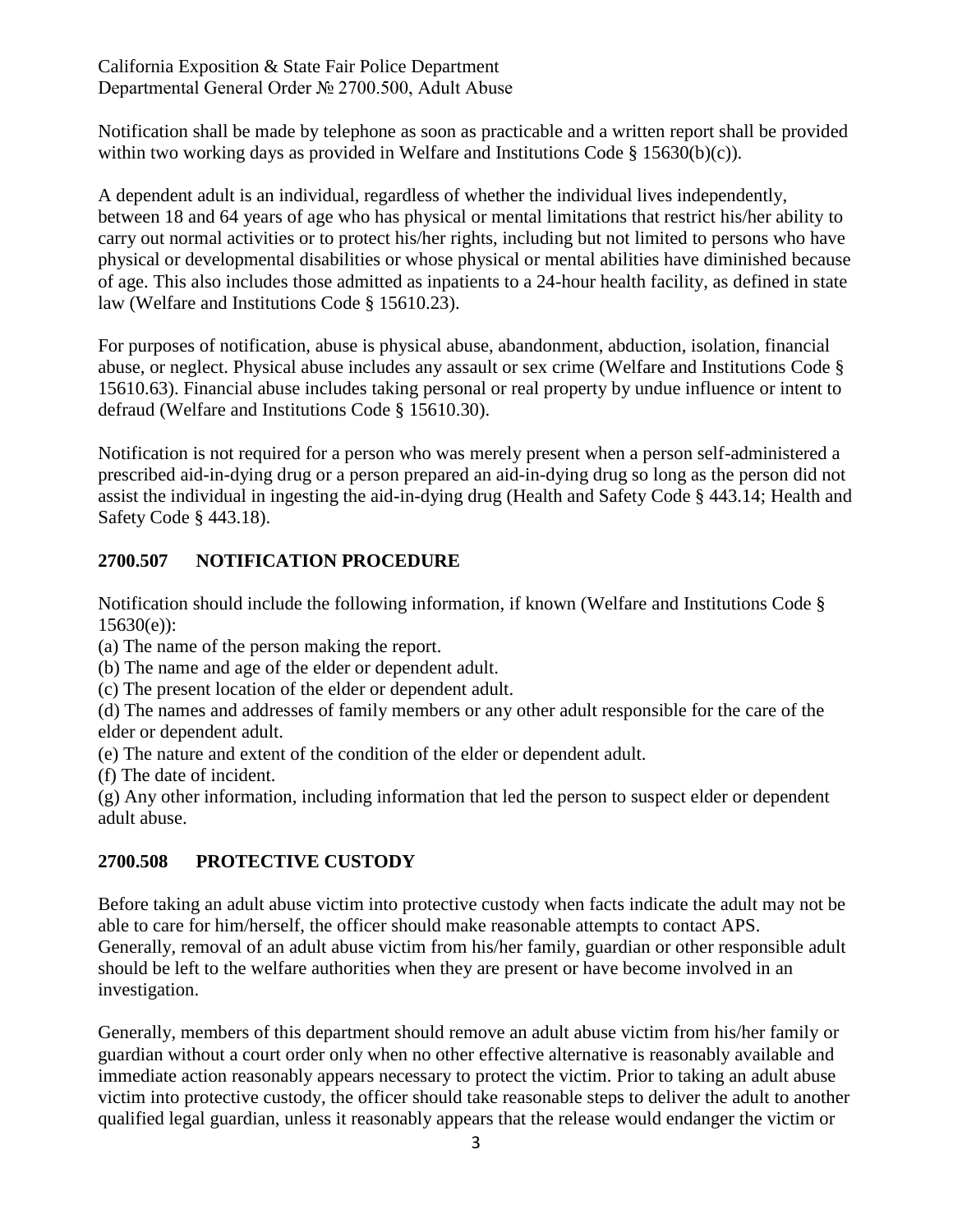result in abduction. If this is not a reasonable option, the officer shall ensure that the adult is delivered to APS.

Whenever practicable, the officer should inform a supervisor of the circumstances prior to taking an adult abuse victim into protective custody. If prior notification is not practicable, officers should contact a supervisor promptly after taking the adult into protective custody.

When adult abuse victims are under state control, have a state-appointed guardian or there are other legal holdings for guardianship, it may be necessary or reasonable to seek a court order on behalf of the adult victim to either remove the adult from a dangerous environment (protective custody) or restrain a person from contact with the adult.

## **2700.509 EMERGENCY PROTECTIVE ORDERS**

In any situation which an officer reasonably believes that an elder or dependent adult is in immediate and present danger of abuse based on an allegation of a recent incident of abuse or threat of abuse (other than financial abuse alone), the officer may seek an emergency protective order against the person alleged to have committed or threatened such abuse (Family Code § 6250(d)).

## **2700.510 PRELIMINARY INTERVIEWS**

Absent extenuating circumstances or impracticality, officers should audio record the preliminary interview with a suspected adult abuse victim. Officers should avoid multiple interviews with the victim and should attempt to gather only the information necessary to begin an investigation. When practicable, investigating officers should defer interviews until a person who is specially trained in such interviews is available.

## **2700.511 DETAINING VICTIMS FOR INTERVIEWS**

An officer should not detain an adult involuntarily who is suspected of being a victim of abuse solely for the purpose of an interview or physical exam without his/her consent or the consent of a guardian unless one of the following applies:

(a) Exigent circumstances exist, such as:

1. A reasonable belief that medical issues of the adult need to be addressed immediately.

2. A reasonable belief that the adult is or will be in danger of harm if the interview or physical exam is not immediately completed.

3. The alleged offender is a family member or guardian and there is reason to believe the adult may be in continued danger.

(b) A court order or warrant has been issued.

## **2700.512 MEDICAL EXAMINATIONS**

When an adult abuse investigation requires a medical examination, the investigating officer should obtain consent for such examination from the victim, guardian, agency or entity having legal custody of the adult. The officer should also arrange for the adult's transportation to the appropriate medical facility.